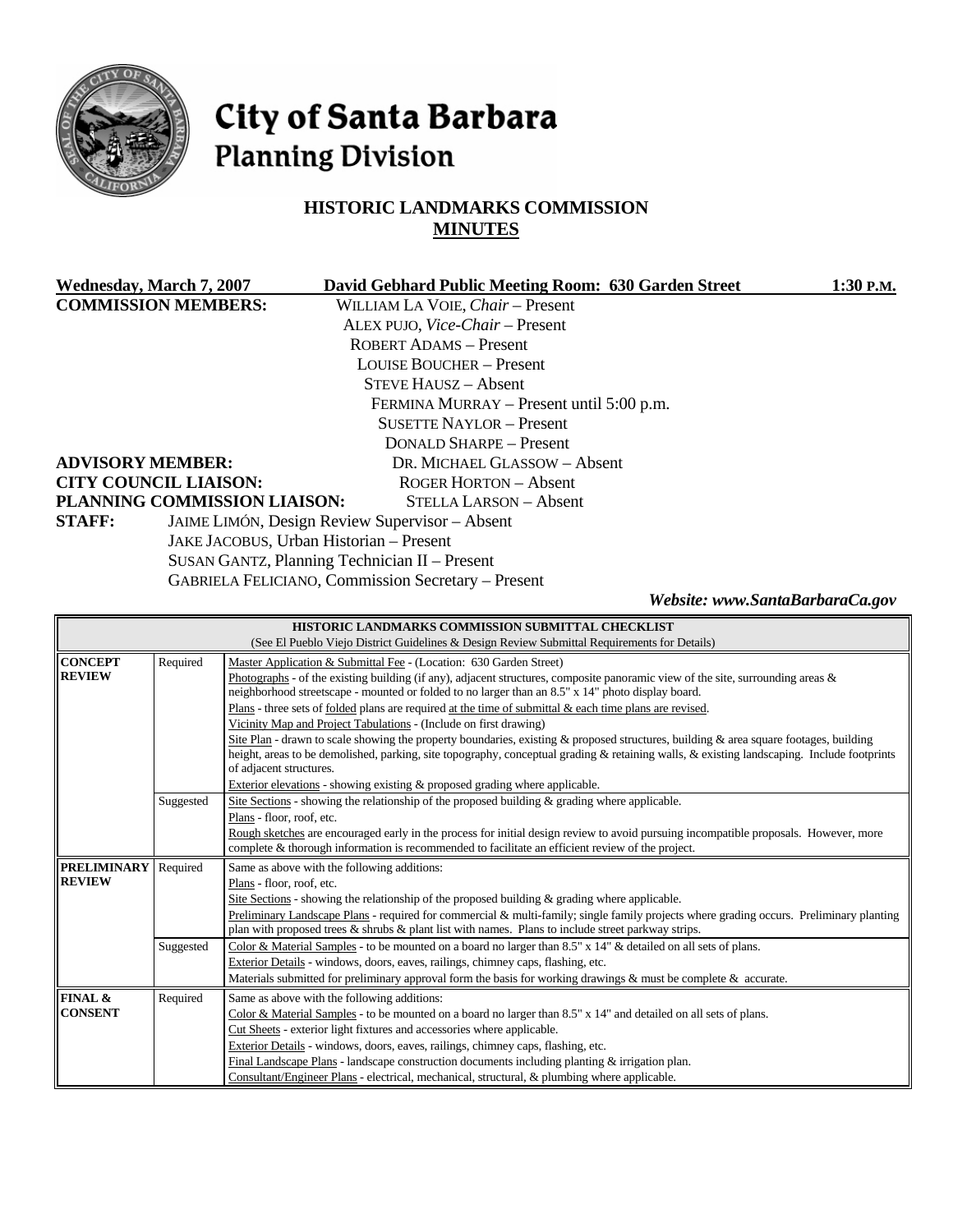# **PLEASE BE ADVISED**

- \*\* All approvals made by the Historic Landmarks Commission (HLC) are based on compliance with Municipal Code Chapter 22.22 and with adopted HLC guidelines. Some agenda items have received a mailed notice and are subject to a public hearing.
- \*\* The approximate time the project will be reviewed is listed to the left of each item. It is suggested that applicants arrive 15 minutes early. The agenda schedule is subject to change as cancellations occur. Staff will notify applicants of time changes.
- \*\* The applicant's presence is required. If an applicant is not present, the item will be postponed indefinitely. If an applicant cancels or postpones an item without providing advance notice, the item will be postponed indefinitely and will not be placed on the following HLC agenda. In order to reschedule the item for review, the applicant must fill out and file a Supplemental Application Form at 630 Garden Street (Community Development Department) and submit appropriate plans.
- \*\* The Commission may grant an approval for any project scheduled on the agenda if sufficient information has been provided and no other discretionary review is required. Substitution of plans is not allowed, if revised plans differing from the submittal sets are brought to the meeting, motions for preliminary or final approval will be contingent upon staff review for code compliance.
- \*\* Preliminary and Final Historic Landmarks Commission approval is valid for one year from the date of the approval unless a time extension or Building Permit has been granted.
- \*\* The Commission may refer items to the Consent Calendar for Preliminary and Final Historic Landmarks Commission approval.
- **\*\* Items before the Commission may be appealed to the City Council. For further information on appeals, contact the Planning Division Staff or the City Clerk's Office. Said appeal must be in writing and must be filed with the City Clerk at City Hall within ten (10) calendar days of the meeting at which the Commission took action or rendered its decision. The scope of this project may be modified under further review.**
- \*\* **AMERICANS WITH DISABILITIES ACT:** In compliance with the Americans with Disabilities Act, if you need special assistance to participate in this meeting, please contact the Planning Division at (805) 564-5470. Notification at least 48 hours prior to the meeting will enable the City to make reasonable arrangements.
- **\*\* AGENDAS, MINUTES and REPORTS:** Copies of all documents relating to agenda items are available for review at 630 Garden St. and agendas and minutes are posted online at [www.SantaBarbaraCa.gov](http://www.santabarbaraca.gov/). If you have any questions or wish to review the plans, please contact Susan Gantz, at (805) 564-5470 between the hours of 8:30 a.m. to noon and 1:00 p.m. to 4:00 p.m., Monday through Friday.

#### **LICENSING ADVISORY:**

The Business and Professions Code of the State of California and the Municipal Code of the City of Santa Barbara restrict preparation of plans for certain project types to licensed professionals. Applicants are encouraged to consult with Building and Safety Staff or Planning Staff to verify requirements for their specific projects.

Unlicensed persons are limited to the preparation of plans for:

- $\triangleright$  Single or multiple family dwellings not to exceed four (4) units per lot, of wood frame construction, and not more than two stories and basement in height;
- ¾ Non-structural changes to storefronts; and,
- $\blacktriangleright$  Landscaping for single-family dwellings, or projects consisting solely of landscaping of not more than 5,000 square feet.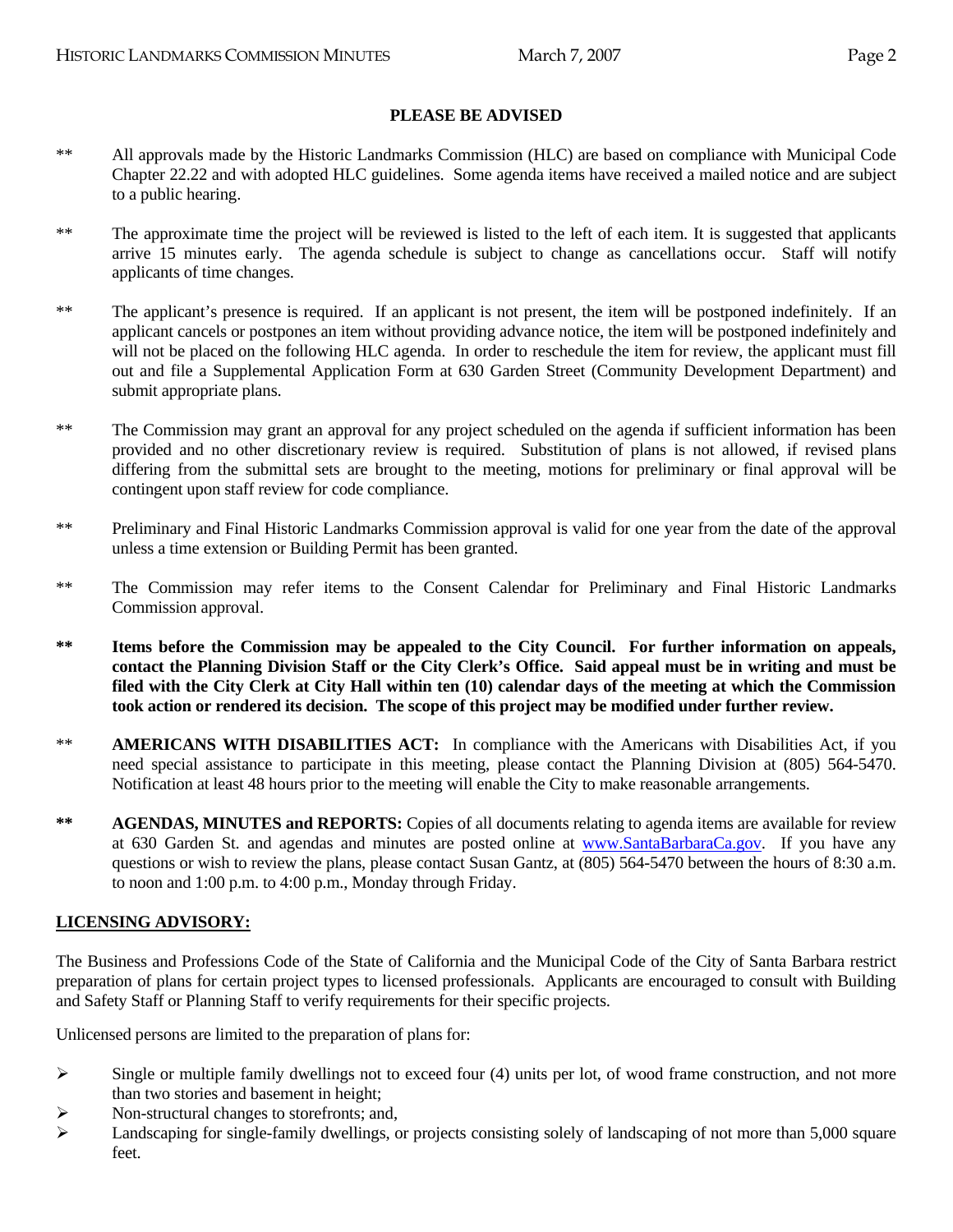# **NOTICE:**

- A. That on March 2, 2007, at 4:00 P.M., this Agenda was duly posted on the indoor and outdoor bulletin boards at the Community Development Department, 630 Garden Street, and online at www.SantaBarbaraCa.gov.
- B. This regular meeting of the Historic Landmarks Commission will be broadcast live and rebroadcast in its entirety on Friday at 1:00 P.M. and again the following Friday at 1:00 P.M. on Channel 18.

# **GENERAL BUSINESS:**

A. Public Comment:

Any member of the public may address the Historic Landmarks Commission for up to two minutes on any subject within their jurisdiction that is not scheduled for a public discussion before the Board on that day. The total time for this item is ten minutes. (Public comment for items scheduled on today's agenda will be taken at the time the item is heard.)

No public comment.

B. Approval of the minutes of the Historic Landmarks Commission meeting of February 21, 2007.

| <b>Motion:</b> | Approval of the minutes of the Historic Landmarks Commission meeting of |  |
|----------------|-------------------------------------------------------------------------|--|
|                | February 21, 2007, with corrections.                                    |  |
| Action:        | Boucher/Sharpe, 7/0/0. (Hausz absent.) Motion carried.                  |  |

C. Consent Calendar.

| <b>Motion:</b> | Ratify the Consent Calendar as reviewed by William La Voie; with the exception of |
|----------------|-----------------------------------------------------------------------------------|
|                | Item B, 2 Rosemary Lane, which was reviewed by Robert Adams.                      |
| Action:        | Sharpe/Naylor, 7/0/0. (Hausz absent.) Motion carried.                             |

- D. Announcements, requests by applicants for continuances and withdrawals, future agenda items, and appeals.
	- 1. Ms. Gantz made the following announcements:
		- a) Commissioner Sharpe would be stepping down from Item 3, 900 Calle de los Amigos; Commissioner Murray would be stepping down from Item 6, 420 E. Anapamu Street; and she would be leaving at 5:00 p.m. Commissioner Hausz would be absent from today's meeting.
		- b) Item 12 on today's agenda, 500 Niños Drive, has been postponed two weeks at the applicant's request. The following three projects, which were continued from the February 21st meeting to today, have been postponed to the March  $21<sup>st</sup>$  meeting at the applicants' request: 1) 31 W. Carrillo Street; 2) 12 E. Montecito Street; and 3) 433 E. Cabrillo Blvd. (They do not appear on today's agenda.)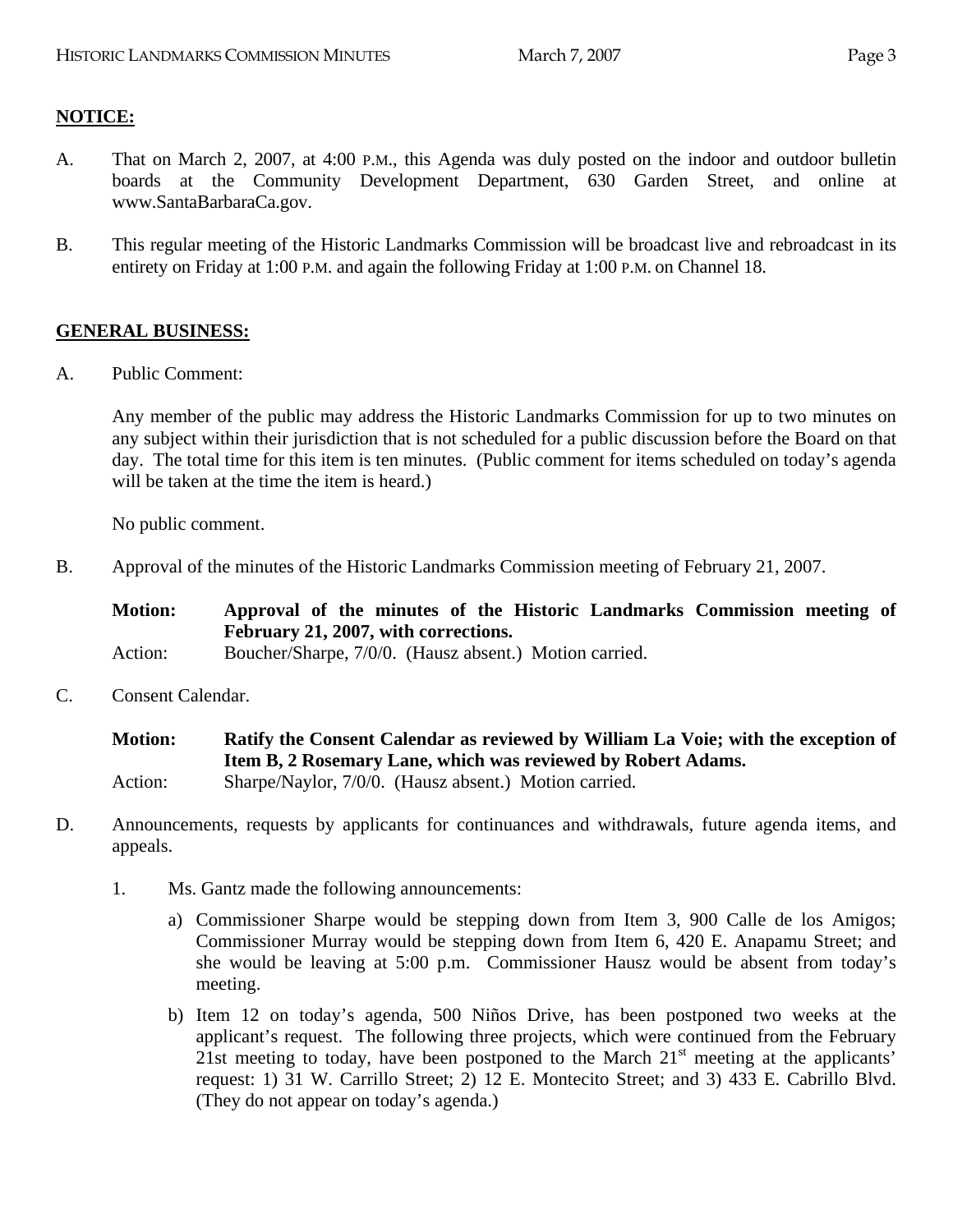- c) There will be an HLC Designations Subcommittee meeting at 4:00 p.m. on Wednesday, March 28<sup>th</sup>, in the David Gebhard Public Meeting Room. Commissioners Boucher, Murray, and Sharpe are the current HLC members on that subcommittee. Mr. Jacobus added that this will be a special meeting to review the buildings that were referred to the HLC Designations Subcommittee by the HLC at the February  $7<sup>th</sup>$  meeting. A total of 11 properties will be reviewed and the property owners have already been contacted.
- d) The HLC members were reminded to make individual visits to the site at 31 W. Carrillo Street prior to the March  $21<sup>st</sup>$  hearing.
- E. Subcommittee Reports.

No subcommittee reports.

F. Possible Ordinance Violations.

No violations reported.

# **RECONSIDERATION HEARING**

| 561 W MOUNTAIN DR | Zone<br>A-1 |
|-------------------|-------------|
|                   |             |

| (1:44) | <b>Assessor's Parcel Number:</b> | 021-110-018                                |
|--------|----------------------------------|--------------------------------------------|
|        | <b>Application Number:</b>       | MST2004-00206                              |
|        | Owner:                           | Jorgensen Ranch, LLC                       |
|        | Applicant:                       | <b>Brent Daniels</b>                       |
|        | Architect:                       | Cearnal Andrulaitis                        |
|        |                                  | Landscape Architect: Van Atta & Associates |

(Proposal for a four lot subdivision and construction of three new single-family residences on an 8.81 acre site in the Hillside Design District. An existing single-family residence with detached two-car garage would remain on one of the four new parcels. Each of the three proposed single-family residences would be one-story with attached garages on a lower level. The new residences would range in size from 4,147 to 4,700 square feet with garages from 819 to 825 square feet. Each new garage would require a modification to be in excess of 750 square feet. The proposal includes 1,450 cubic yards of grading outside the footprints of the buildings.)

**(Reconsideration of a Structure of Merit designation and withdrawal of the designation action of February 21, 2007, in order to provide legal public notice per Municipal Code Section 22.22.085 (c).)** 

| Present:                  | Brent Daniels, L & P Consultants, Agent                                                                                                     |
|---------------------------|---------------------------------------------------------------------------------------------------------------------------------------------|
| <b>Motion:</b><br>Action: | To withdraw the Structure of Merit designation action taken on February 21, 2007.<br>Boucher/Murray, 7/0/0. (Hausz absent.) Motion carried. |
| <b>Second</b>             |                                                                                                                                             |
| <b>Motion:</b>            | The Commission accepts the report and recommends that Staff begin the Structure                                                             |
|                           | of Merit designation process.                                                                                                               |
| Action:                   | Boucher/Murray, 7/0/0. (Hausz absent.) Motion carried.                                                                                      |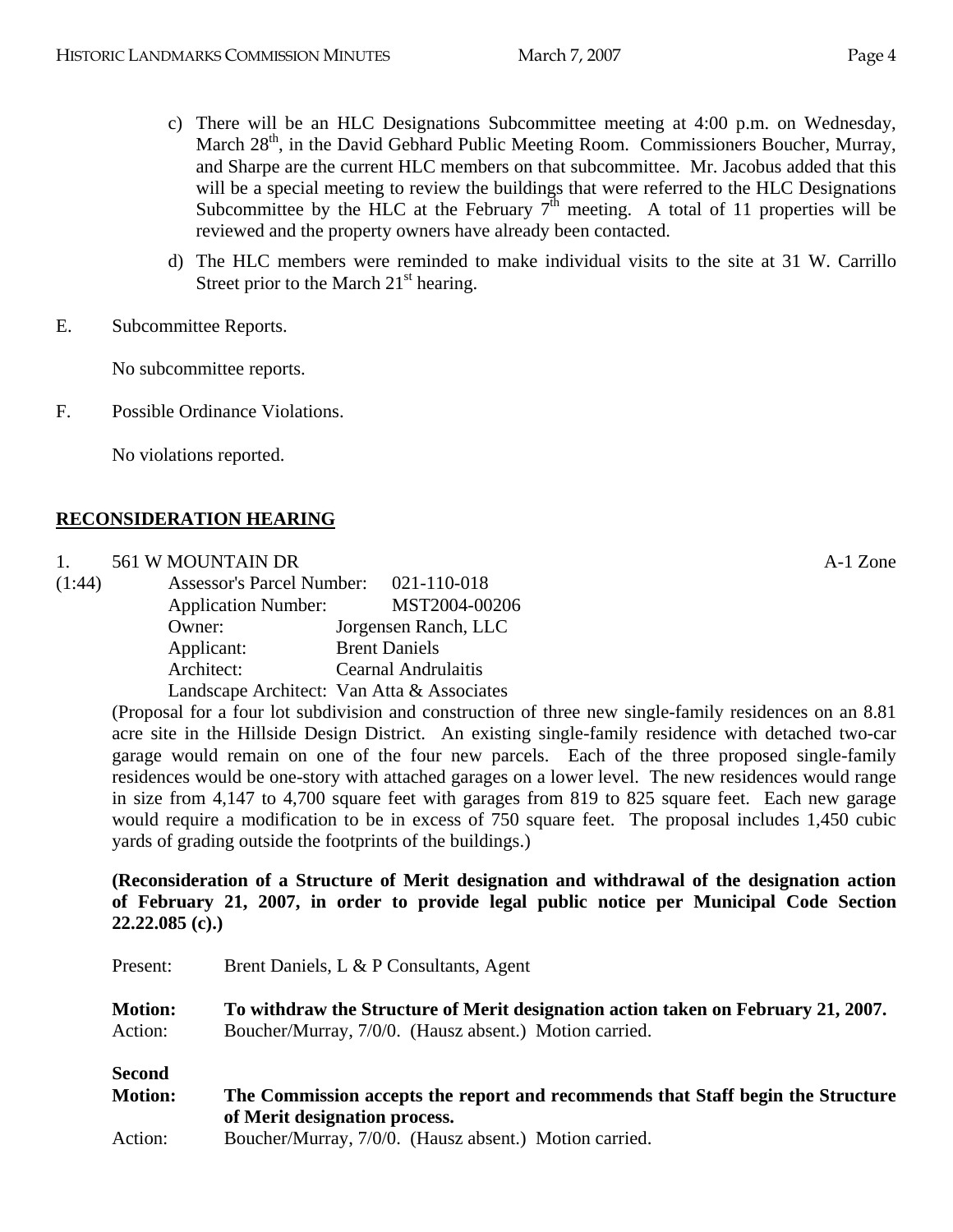# **HISTORIC STRUCTURES REPORT**

| 2.     | 118 E ISLAY ST                        | E-1 Zone                                                                                                |
|--------|---------------------------------------|---------------------------------------------------------------------------------------------------------|
| (1:49) | Assessor's Parcel Number: 027-111-002 |                                                                                                         |
|        | Application Number: MST2006-00629     |                                                                                                         |
|        | Owner: Joseph G. Finegold             |                                                                                                         |
|        | Architect: Peter Becker               |                                                                                                         |
|        |                                       | (This structure is on the City's Potential Historic Resource List: Howard House. Proposal for a second  |
|        |                                       | story remodel including interior work and the addition of two dormers and replacement of a rear deck on |
|        | a $9,324$ square foot lot.)           |                                                                                                         |

#### **(Review of Historic Structures/Sites Report prepared by Ronald L. Nye.)**

| Present: | Ronald Nye, Historian  |
|----------|------------------------|
|          | Joseph Finegold, Owner |

Staff comment: Jake Jacobus, Associate Planner/Urban Historian, stated that Staff has reviewed the report and agrees with its conclusions and recommendations.

**Motion: The Commission accepts the report with the condition that additional, updated drawings shall be included in the report.** 

Action: Adams/Boucher, 7/0/0. (Hausz absent.) Motion carried.

# **HISTORIC STRUCTURES REPORT**

#### 3. 900 CALLE DE LOS AMIGOS A-1 Zone

| (1:52) |                            | <b>Assessor's Parcel Number:</b> | 049-040-050                        |
|--------|----------------------------|----------------------------------|------------------------------------|
|        | <b>Application Number:</b> |                                  | MST2005-00742                      |
|        | Owner:                     |                                  | American Baptist Homes of the West |
|        | Applicant:                 | <b>Tynan Group</b>               |                                    |
|        | Agent:                     | <b>Cameron Carey</b>             |                                    |
|        | Architect:                 | Keith Nolan                      |                                    |

(Proposal for residential and non-residential additions to the Valle Verde Retirement Community. Proposed is the construction of 34 additional senior housing units across the existing campus, bringing the total to 253 residential units. The non-residential component includes 8,756 square feet of new construction and 2,181 square feet to be remodeled. The proposal would add 60,860 square feet of structures, bringing the total to 320,165 square feet, as well as 116 new parking spaces for a total of 466 spaces. There would be 66,292 cubic yards of combined cut and fill grading on the 59.75 acre site. The project requires Planning Commission approval for an amendment to the existing Conditional Use Permit and for modifications for building separation and yard encroachments.)

#### **(Review of Historic Structures/Sites Report prepared by Alexandra C. Cole, Preservation Planning Associates.)**

Present: Alexandra Cole, Architectural Historian Cameron Carey, Tynan Group, Agent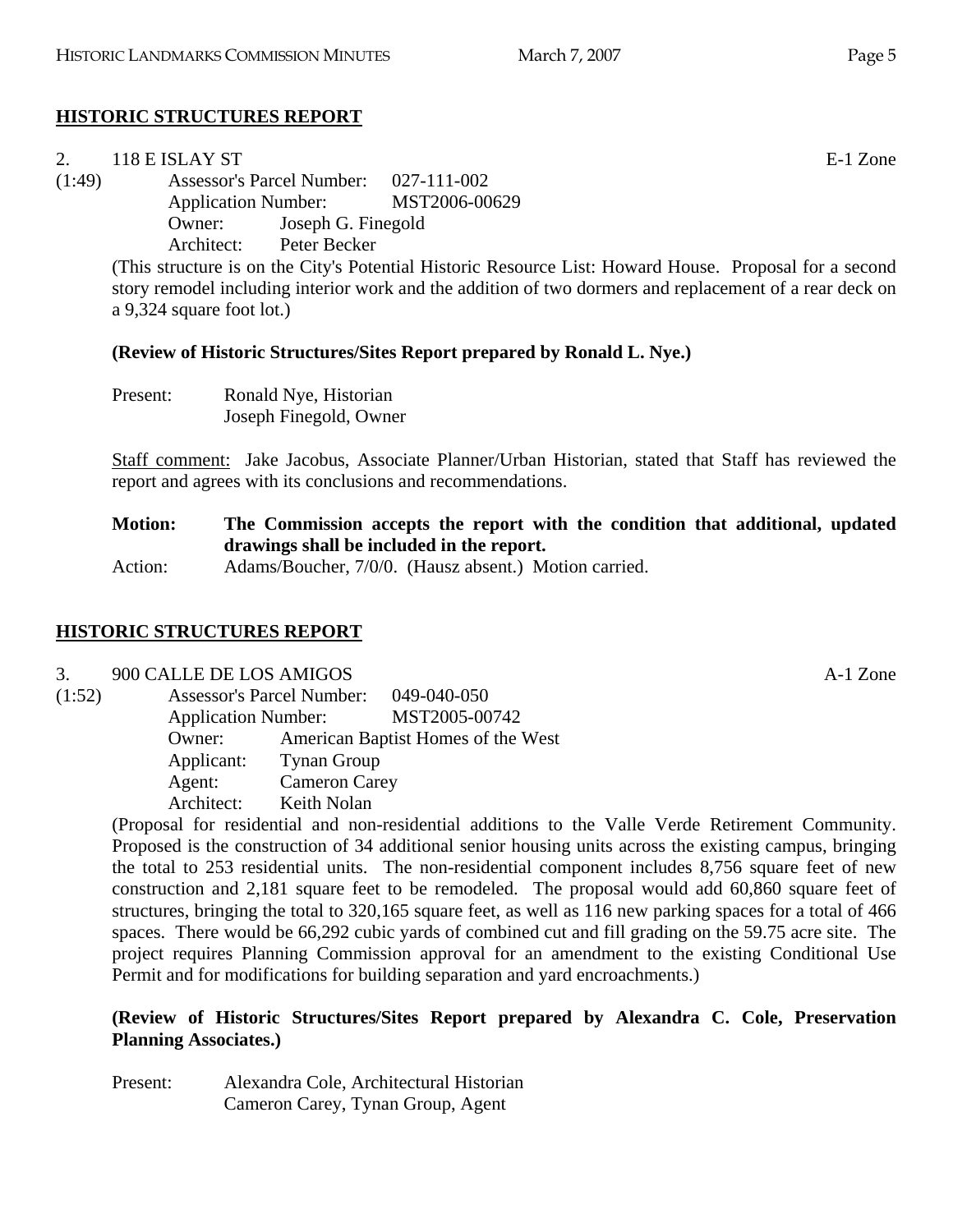Staff comment: Jake Jacobus, Associate Planner/Urban Historian, stated that, although the project address is 900 Calle De Los Amigos, the actual address of this particular house is 3790 Torino Drive. He also stated that a Historic Structure Report was requested due to the unusual features of the house.

Public comment opened at 1:54 p.m.

Ruth Georgi, neighbor, commented about the Oak trees in the area and expressed concern with leaving the wildlife corridors open.

Public comment closed at 1:55 p.m.

**Motion: The Commission accepts the report with the condition that the report's reference to Hippolyte de Bouchard (Hipólito Bouchard) as a "French pirate" be removed.**  Action: Boucher/Murray, 6/0/1. (Sharpe abstained. Hausz absent.) Motion carried.

# **ARCHAEOLOGY REPORT**

#### 4. 2017 GARDEN ST E-1 Zone

| (2:03)<br><b>Assessor's Parcel Number:</b> |                       | 025-323-007                         |
|--------------------------------------------|-----------------------|-------------------------------------|
|                                            |                       | MST2006-00463                       |
| Owner:                                     |                       | <b>Richard and Maxwell Sanders</b>  |
| Applicant:                                 | <b>Brett Ettinger</b> |                                     |
| Architect:                                 |                       | <b>Ferguson-Ettinger Architects</b> |
|                                            |                       | <b>Application Number:</b>          |

(Proposal for remodeling and additions to an existing 1,809 square foot single-story residence and attached 447 square foot attached two-car garage. The project will result in a 3,025 square foot twostory residence with attached 551 square foot two-car garage, a 458 square foot detached accessory structure, and a swimming pool and spa on the 15,684 square foot lot in The Mission Area Special Design District. Modifications are requested for additions to encroach into the interior yard setbacks.)

# **(Review of Phase I Archaeological Resources Report prepared by David Stone, Stone Archaeological Consulting.)**

Staff comment: Susan Gantz, Planning Technician II, stated that Dr. Glassow reviewed the report and concluded that the archaeological investigation supports the report's conclusions and recommendations that, because the proposed project would not have the potential to result in significant impacts on historic archaeological resources, no mitigation measures are required.

#### **Motion: The Commission accepts the report.**

Action: Boucher/Adams, 7/0/0. (Hausz absent.) Motion carried.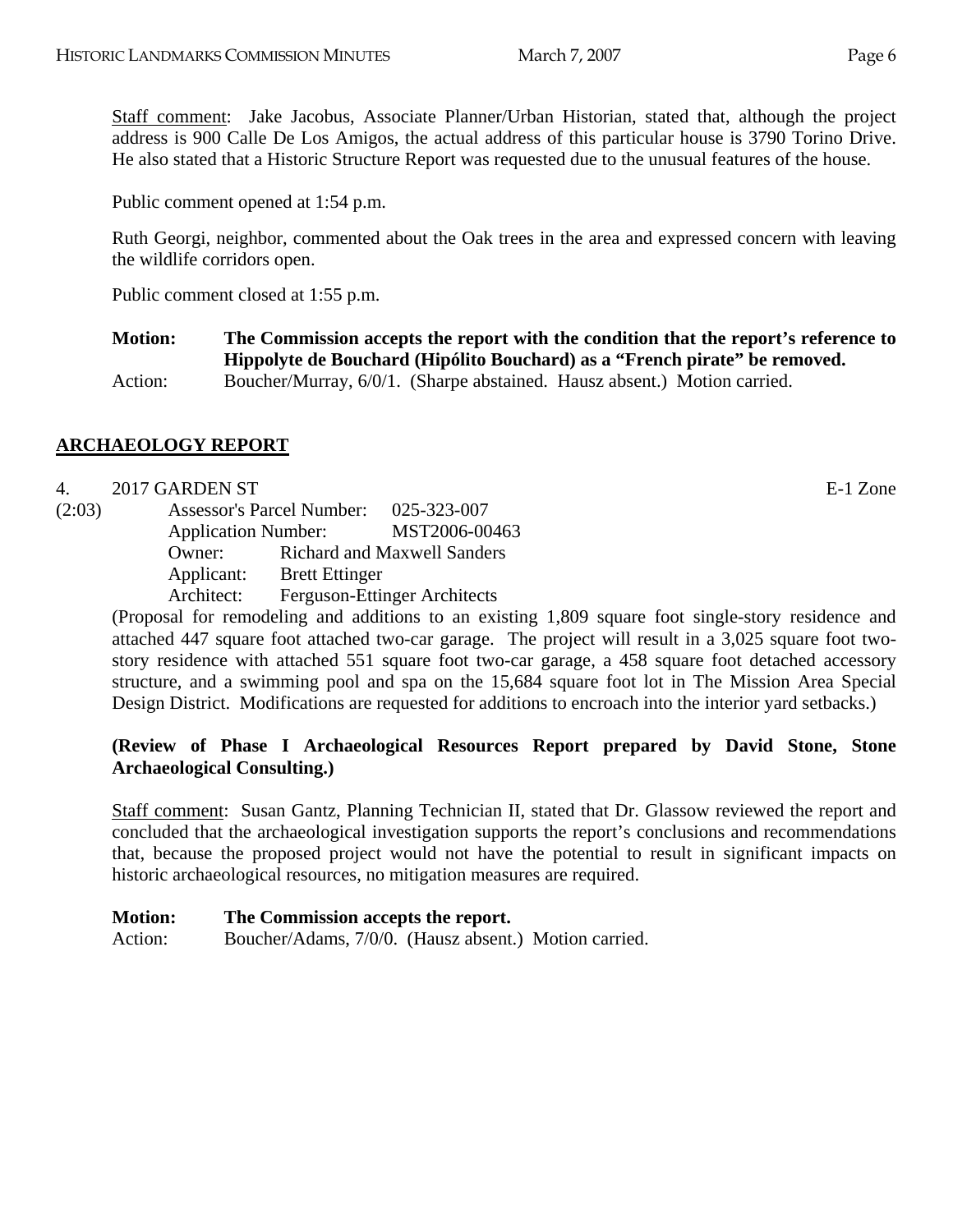# **ARCHAEOLOGY REPORT**

# 5. 500 FOWLER **A-F/SD-3** Zone

(2:03) Assessor's Parcel Number: 073-450-003 Application Number: MST2003-00344 Owner: City of Santa Barbara Applicant: Owen Thomas

> (The project involves construction of two 1,000-foot long Runway Safety Areas (RSAs) and extension of Taxiway A and construction of new Taxiway M and other taxiway improvements at the City Airport. To construct RSAs, Runway 7-25 must be relocated 800 feet to the west and Carneros and Tecolotito Creeks must be rerouted.)

# **(Review of Plan for Archaeological Testing, Phase 2, to Evaluate the Significance of CA-SBA-3839 for the Santa Barbara Airport Airfield Safety Projects prepared by Applied EarthWorks, Inc.)**

Staff comment: Susan Gantz, Planning Technician II, stated that both Dr. Glassow and Environmental Analyst Michael Berman have reviewed the document and found the plan to be acceptable.

| <b>Motion:</b> | The Commission accepts the report.                   |  |  |
|----------------|------------------------------------------------------|--|--|
| Action:        | Sharpe/Adams, 7/0/0. (Hausz absent.) Motion carried. |  |  |

# **PRELIMINARY REVIEW**

6. 420 E ANAPAMU ST R-3 Zone

(2:05) Assessor's Parcel Number: 029-173-005 Application Number: MST2005-00442 Owner: Glennon Mueller Architect: Jeff Gorrell

(The existing residence is Landmark-worthy. Proposal to construct two new condominium units adjacent to an existing single-family residence for a total of three two-story condominium units. An existing one-car garage is proposed to be demolished and replaced with three new two-car garages. A total of 3,770 square feet of living space and 1,377 square feet of garage space are proposed for the 9,044 square foot lot. Staff Hearing officer approval is required for a modification for relief from the minimum dimensions for private outdoor living space, a tentative subdivision map, and the condominium development.)

# **(Preliminary approval of the project is requested.)**

# **(PROJECT REQUIRES HISTORIC RESOURCE FINDINGS AND COMPLIANCE WITH STAFF HEARING OFFICER RESOLUTION NO. 008-07.)**

Present: Jeff Gorrell, Lenvik & Minor Architects Glenn Mueller and Fae Perry, Owners

Public hearing opened at 2:17 p.m. and, as no one wished to speak, it was closed.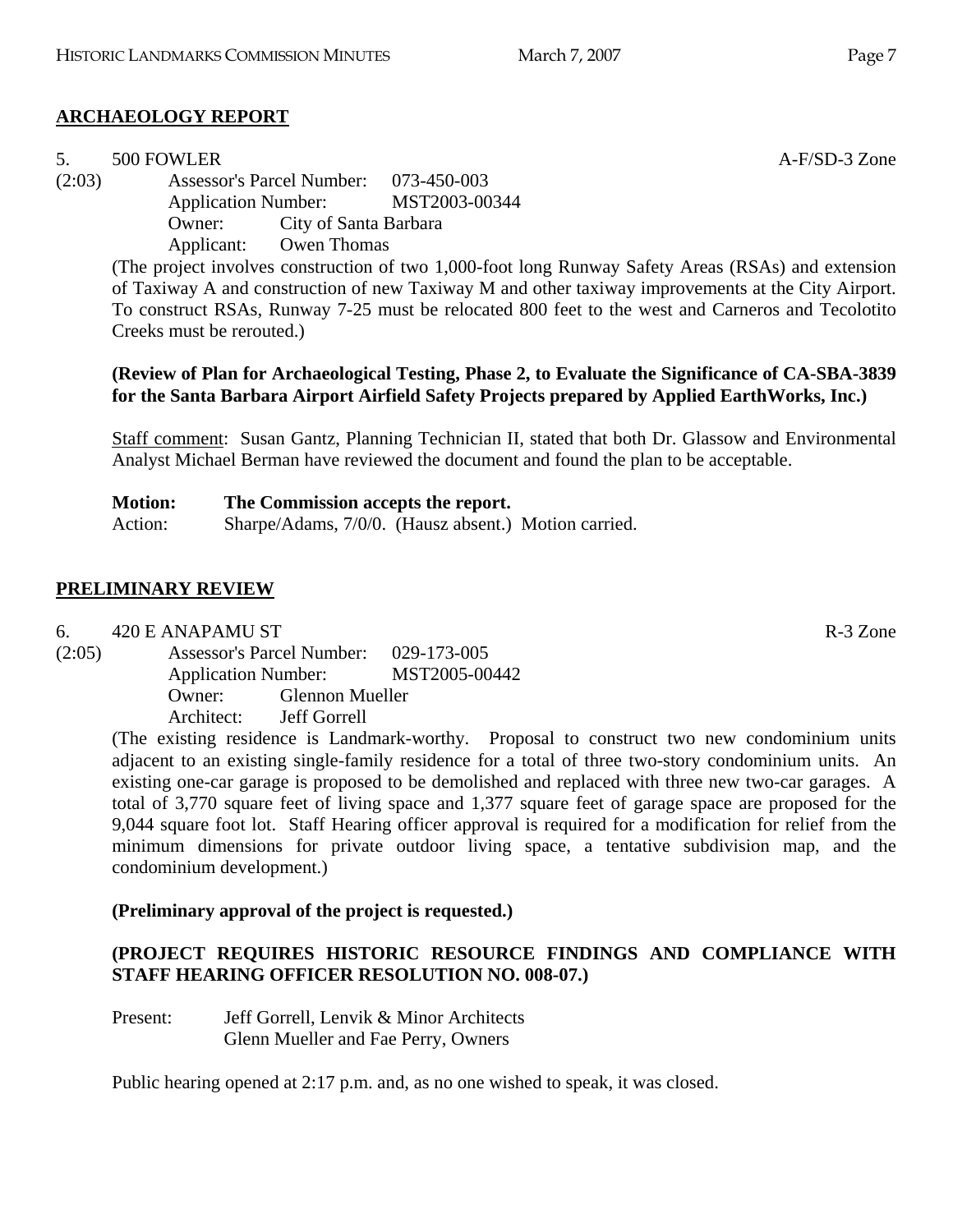#### **Motion: Preliminary approval and continued indefinitely to the Consent Calendar for final approval with the following comments: 1)** Restudy the proportion of the scoop of the balcony railings, keeping in mind the dramatic and broad proportion of the existing railings and beams. **2)** The tree at the end of the driveway shall be a large, tall tree. Action: Pujo/Naylor, 4/0/2. (Adams/Sharpe abstained. Murray stepped down. Hausz absent.) Motion carried.

#### **\*\* THE COMMISSION RECESSED FROM 2:24 P.M. TO 2:27 P.M. \*\***

(3:27)

# **Second**

| <b>Motion:</b> |                | <b>Reopen item to make the following Historic Resource Findings:</b> The project will not |  |
|----------------|----------------|-------------------------------------------------------------------------------------------|--|
|                |                | cause a substantial adverse change in the significance of an historical resource.         |  |
| Action:        |                | Pujo/Naylor, 4/0/2. (Adams/Sharpe abstained. Murray stepped down. Hausz absent.)          |  |
|                | Motion carried |                                                                                           |  |

# **FINAL REVIEW**

7. 33 E CANON PERDIDO ST C-2 Zone

| (2:27) |                            | <b>Assessor's Parcel Number:</b> | 039-322-009                      |
|--------|----------------------------|----------------------------------|----------------------------------|
|        | <b>Application Number:</b> |                                  | MST2006-00067                    |
|        | Owner:                     |                                  | Lobero Theatre Foundation        |
|        | Applicant:                 |                                  | David Asbell, Executive Director |
|        | Applicant:                 | Maryanne Clark                   |                                  |
|        | Architect:                 | Jeff Shelton                     |                                  |

(This is a City Landmark: Lobero Theatre. Proposal for the temporary installation of a 30'x 50' tent for use in the courtyard behind the theatre. This tent will be erected during times of inclement weather for the protection of patrons attending receptions and other events. The tent is expected to be used approximately 39 days during the months of October through April.)

#### **(Final approval of the project is requested.)**

# **(PROJECT REQUIRES HISTORIC RESOURCE FINDINGS AND FINDINGS FOR ALTERATIONS TO A CITY LANDMARK.)**

- Present: Jeff Shelton, Architect David Asbell, Executive Director
- **Motion: Preliminary approval and continued indefinitely with the condition** that some consideration be made for a weather protection in the primary entrance from the rear of the building **and the following findings: 1) Historic Resource Findings are made as follows:** The project will not cause a substantial adverse change in the significance of an historical resource. **2) Alterations to a City Landmark Findings are made as follows:**  The exterior alterations are being made primarily for the purposes of restoring the landmark to its original appearance or in order to substantially aid in the preservation or enhancement (and continued use) of the Landmark (in its original function).

Action: Pujo/Boucher, 5/0/2. (Adams/Sharpe abstained. Hausz absent.) Motion carried.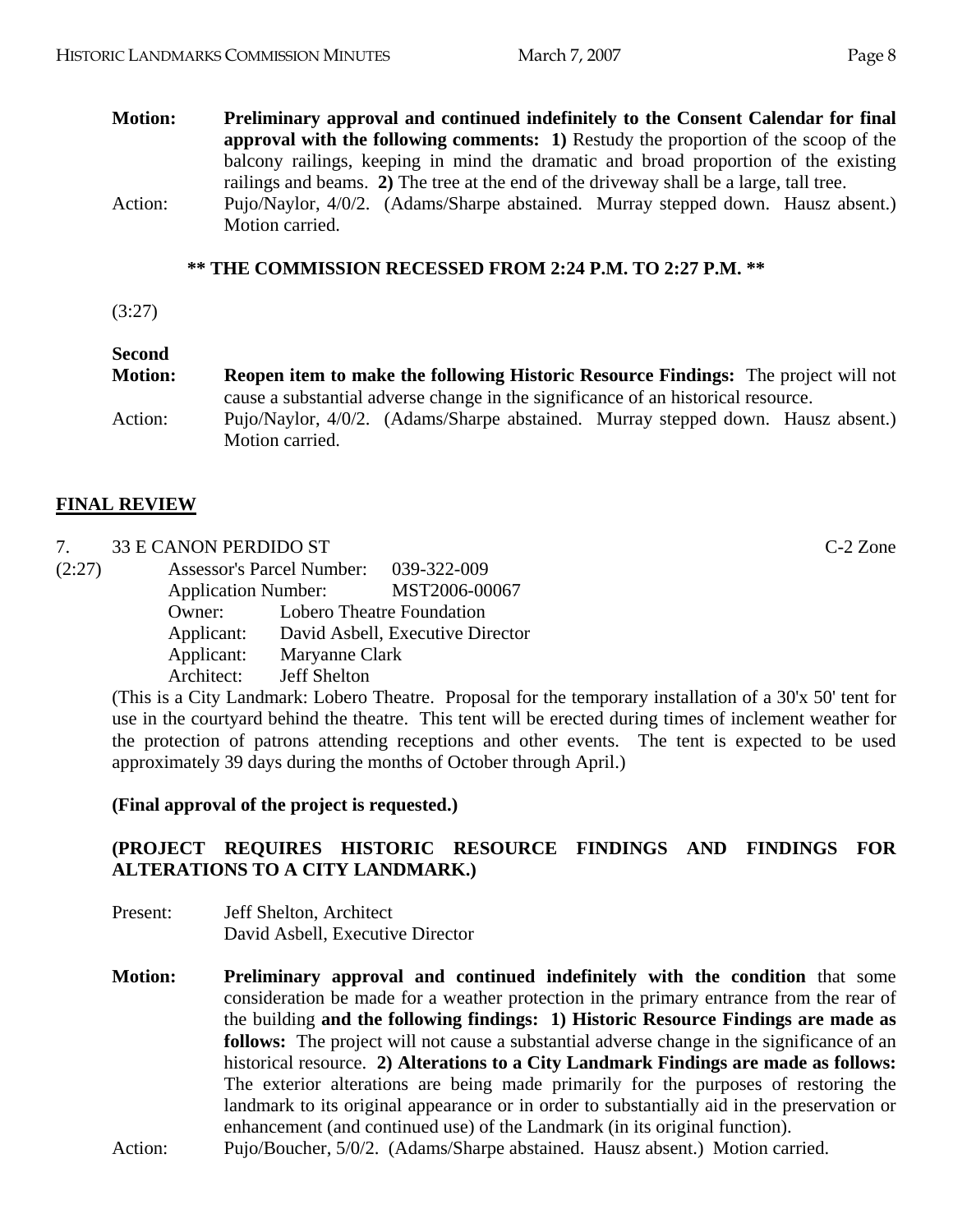## **CONCEPT REVIEW – NEW**

| 8.     | 631 GARDEN ST |                     |                                                                                                             | C-M Zone |
|--------|---------------|---------------------|-------------------------------------------------------------------------------------------------------------|----------|
| (2:44) |               |                     | Assessor's Parcel Number: 031-152-028                                                                       |          |
|        |               |                     | Application Number: MST2007-00089                                                                           |          |
|        | Owner:        |                     | City of Santa Barbara Redevelopment                                                                         |          |
|        | Applicant:    | <b>Renee Brooke</b> |                                                                                                             |          |
|        | Architect:    | Paul Poirier        |                                                                                                             |          |
|        |               |                     | (Proposal for the interior and exterior remodel of an existing $3.746$ square foot building and an existing |          |

(Proposal for the interior and exterior remodel of an existing 3,746 square foot building and an existing 1,443 square foot building including the following improvements: Provide ADA compliant restrooms for new community arts workshop use. Provide new overhead door with man door and transom window in three existing open bays. Install new doors and windows in other existing openings. improvements to include replacing existing gates and fencing with new brick walls and wrought iron gates, changes to the parking layout to accommodate future City Water Department facility improvements, partial replacement of existing landscaping and new additional landscaping, and minor grading to allow for ADA accessibility. No additional floor area will be added.)

# **(PROJECT REQUIRES ENVIRONMENTAL ASSESSMENT.)**

Present: Paul Poirier and Katie Corliss, Poirier & David Architects Renee Brooke, City Redevelopment Agency

Public comment opened at 2:58 p.m.

**Patrick Davis**, Summer Solstice Board of Directors, commented on the appropriateness of the proposed building remodeling as work-space for the arts.

**Claudia Bratton**, Summer Solstice Executive Director, commented that the building will service many art organizations without losing its character.

**Steven Sharpe**, Opera Santa Barbara, commented on the building's functionality that will serve his organization's needs.

**Kellam De Forest**, local resident, requested that at least the Garden and Ortega Streets sides of the building be given a(n) (El) Pueblo Viejo (Historic Landmarks District) façade.

**Bill Ferguson**, Public Works, made himself available for questions.

Public comment closed at 3:04 p.m.

**Motion: Continued two weeks with the following comments: 1)** The Commission wholeheartedly supports this desirable project and the use of the building. **2)** The Commission welcomes the building's refurbishment, but the design needs to respect the simplicity of the existing building and be expressed in accordance with El Pueblo Viejo Landmarks District guidelines. **3)** It was recommended that the site walls be plaster. **4)** The pedestrian access needs to be visible and incorporated into the design. **5)** The Commission looks forward to the enhancement of the landscaping. **6)** Minimization of the width of any proposed driveway gates is requested. **7)** If artistic gates are pursued, they should be processed through a VAPP (Visual Arts in Public Places) application so that they can have the full potential of the sketch presented to the Commission. **8)** Exposed solar collectors on the building are not appropriate for El Pueblo Viejo Landmarks District. **9)** The existing brick building should *not* be changed. Action: Boucher/Naylor, 7/0/0. Motion carried.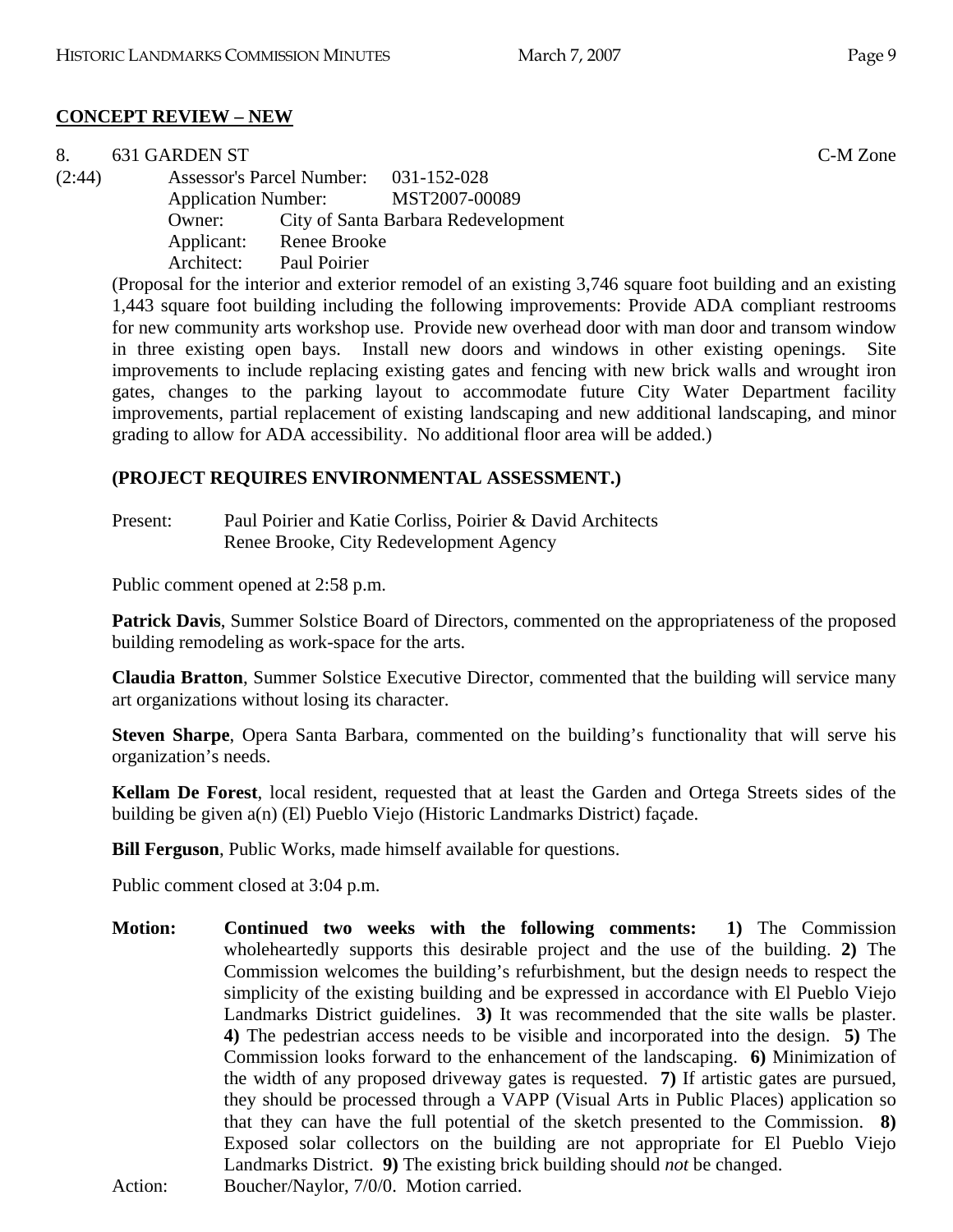# **CONCEPT REVIEW – CONTINUED**

| 9.     | 518 STATE ST |                                       |                                                                                                        | C-M Zone |
|--------|--------------|---------------------------------------|--------------------------------------------------------------------------------------------------------|----------|
| (3:28) |              | Assessor's Parcel Number: 037-173-046 |                                                                                                        |          |
|        |              |                                       | Application Number: MST2005-00477                                                                      |          |
|        | Owner:       | <b>Jim Craviotto</b>                  |                                                                                                        |          |
|        | Owner:       |                                       | Charles and Georgetta M. Craviotto Trust                                                               |          |
|        | Architect:   | <b>Brian Cearnal</b>                  |                                                                                                        |          |
|        |              |                                       | (This is a revised project. Proposal to construct a new two-story mixed-use building with 2,195 square |          |
|        |              |                                       | feet of commercial space on the first floor and two apartments on the second floor. The project will   |          |

feet of commercial space on the first floor and two apartments on the second floor. The project will require 1,951 square feet of non-residential space from the minor and small addition categories and Staff Hearing Officer approval of a modification to allow *no* on-site residential parking. The existing 244 square feet of non-residential space would be demolished.)

#### **(Third concept review.)**

# **(PROJECT REQUIRES ENVIRONMENTAL ASSESSMENT AND STAFF HEARING OFFICER APPROVAL OF A MODIFICATION AND A DEVELOPMENT PLAN.)**

| Present: | Brian Cearnal, Architect                       |
|----------|------------------------------------------------|
|          | Jeff Hornbuckle, Designer, Cearnal Andrulaitis |

Public comment opened at 3:34 p.m.

Kellam De Forest, local resident, asked if anything can be grown in the courtyards.

Public comment closed at 3:34 p.m.

**Motion: Continued indefinitely to the Staff Hearing Officer with the comment that the Commission supports the concept of the design as presented.** 

Action: Naylor/Pujo, 5/0/2. (Adams/Sharpe abstained. Hausz absent.) Motion carried.

# **CONCEPT REVIEW – CONTINUED**

10. 331 E VICTORIA ST R-3 Zone

(3:39) Assessor's Parcel Number: 029-084-004 Application Number: MST2005-00752 Owner: Raymond Hicks

> (This project was redesigned and reconfigured to reduce size and parking. The revised project description is a proposal to demolish an existing two-story, five unit apartment building, two, one-story cottages, and a detached two-car garage, and construct two, two-story duplex condominium units and two detached two-story residential condominium units (total of six units) with underground parking totaling 12 parking spaces all on a 13,497 square foot lot in El Pueblo Viejo Landmark District. The existing square footage to be demolished totals 4,032 square feet, and the proposed new square footage totals 11,513 square feet (8,457 square feet of living space and 3,056 square feet of underground parking space.) Planning Commission approval is requested for a Tentative Subdivision Map and a condominium development.)

**(Fourth Concept Review. Please note that the project description has changed.)**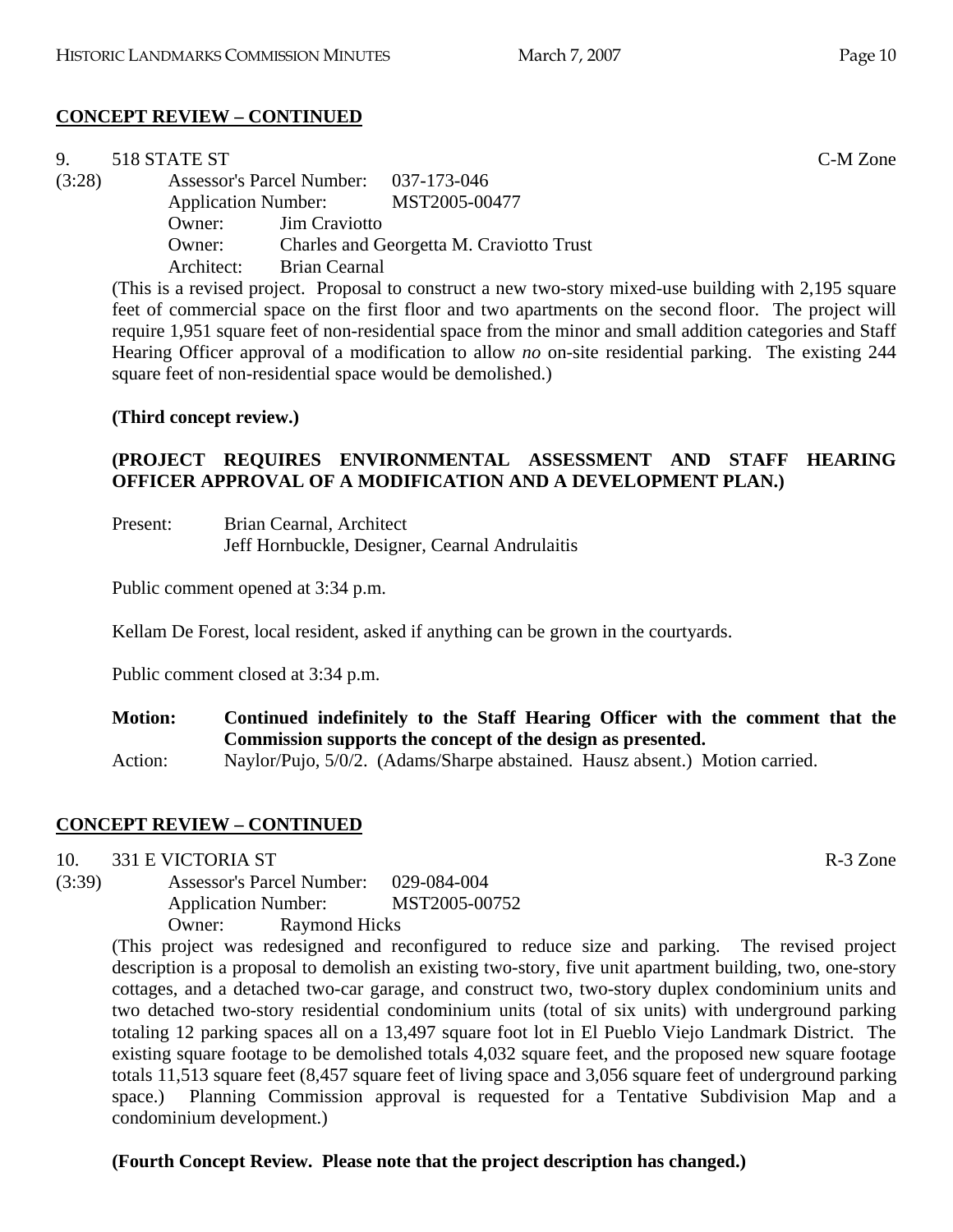## Present: Raymond Hicks, Owner and Architect

Public comment opened at 3:48 p.m.

Dovas Zaunius, neighbor, expressed concerns on the appropriateness of the project's size and the possible placement of foliage, or some form of barrier, between the proposed project and his family's residence.

Public comment closed at 3:50 p.m.

**Motion:** Continued two weeks with the following comments: 1) The style is consistent with the Commission's previous direction. **2)** Increase the amount of landscaping wherever possible, particularly at the edges, and provide a space for a large scale tree to screen it from the adjoining properties. **3)** The applicant should finesse the proportions of Unit 6. **4)** Redesign the Unit 6 plan so that there is *not* an apparent entrance from Laguna Street. **5)** The applicant should finesse the approach into the driveway leading to the subterranean parking. **6)** The Commission would like to see the plan further developed in the direction it has taken. **7)** Restudy the proportions of all the porch columns. Action: Sharpe/Boucher, 6/0/1. (Adams abstained. Hausz absent.) Motion carried.

# **CONCEPT REVIEW – CONTINUED**

11. 101 E VICTORIA ST C-2 Zone

(4:08) Assessor's Parcel Number: 029-071-013 Application Number: MST2006-00758 Owner: 101 East Victoria Architect: Cearnal/Andrulaitis, LLP

(Proposal to demolish an existing two-story 11,900 square foot commercial office building and construct a new three-story 17,659 square foot commercial building comprised of 50 condominium office units on a parcel of approximately 19,000 square feet. Forty-one parking spaces will be provided underground. Planning Commission approval is required for Transfer of Existing Development Rights, a Tentative Subdivision Map, the new Condominium Development, Development Plan Approval findings, and a Modification to provide less than the required amount of parking spaces.)

# **(Second Concept Review.)**

# **(COMMENTS ONLY; PROJECT REQUIRES ENVIRONMENTAL ASSESSMENT AND PLANNING COMMISSION APPROVAL.)**

Present: Brian Cearnal and Joe Andrulaitis, Architects Eva Turenchalk, Hatch & Parent

Public comment opened at 4:12 p.m.

**Jim Westby**, local resident, expressed concern with the low amount of parking spaces being proposed.

**Kellam De Forest**, local resident, commented about increasing the parking spaces and asked if it would then affect the design of the project. He also asked what happened to making a transition, referring to the setback issue, from the residential area further up Anacapa Street. Mr. De Forest expressed concern about the management of additional traffic on Anacapa Street going into the parking area.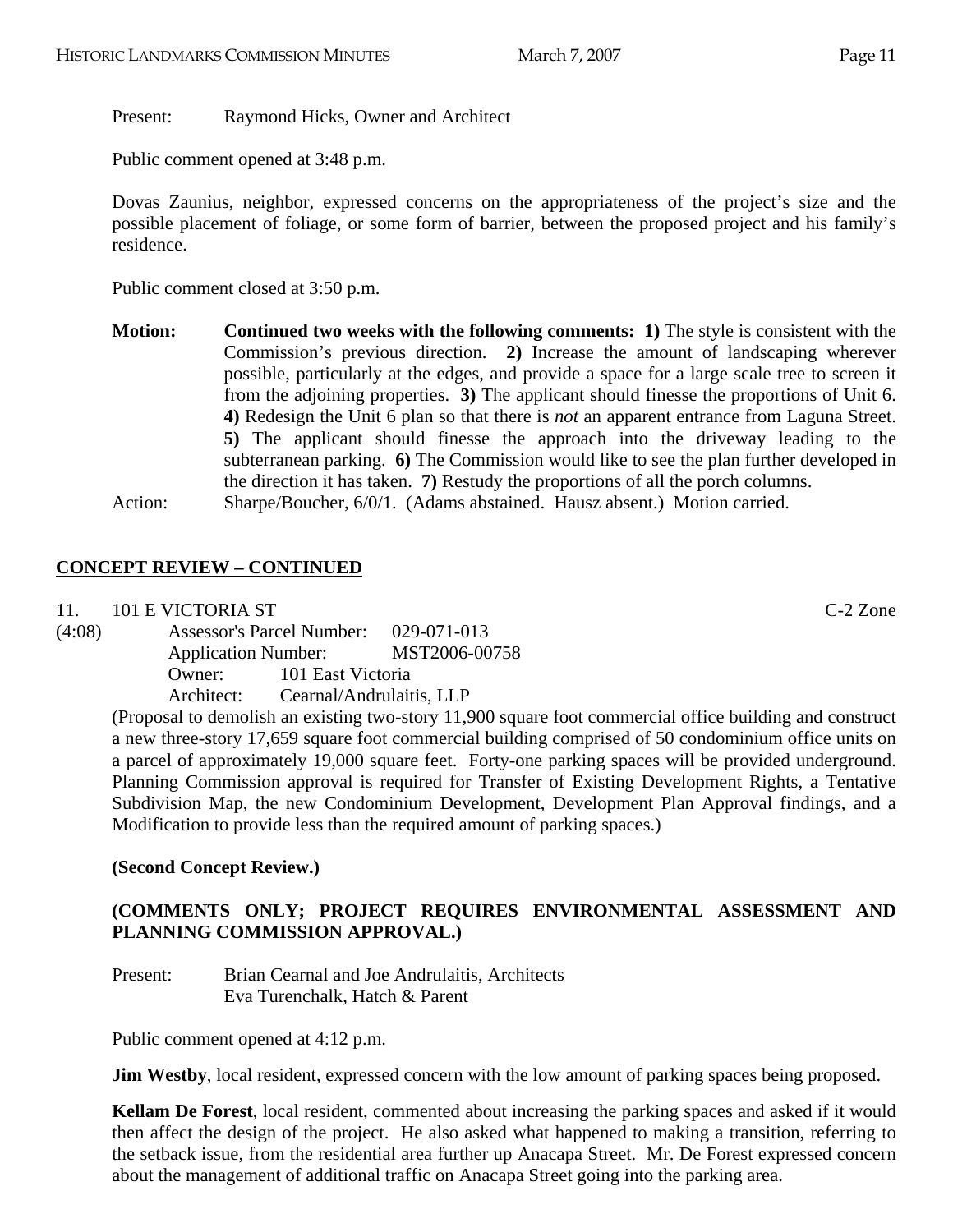**Ms. Gantz responded** that any parking issues should be directed to the Planning Commission when the project goes before it for review.

**Claudia Chyla**, local resident, commented about the following: 1) That the development is too large in size, bulk, and scale for the corner lot; 2) keeping a village ambiance in the neighborhood; 3) green areas should be added; 4) asked whether the plan to have a  $2^{nd}$  and  $3^{rd}$  floor will actually take place; 5) the three buildings in front appear to be storage compartments and not dwellings; 6) asked about the business advertising, whether there will be a directory or signs outside; and 7) the entrance will block the cottage driveway and the exit/entrance to the Arlington Court underground parking.

**Robert Chyla**, local resident, commented about scaling down the project to two stories by eliminating business offices to soften the scale and make it more neighborhood-friendly.

**Marilou Shiells**, neighbor, commented on surrounding residences that will be impacted by the project and that the sense of community is compromised by hiding residential areas with high structures.

**Dale Francisco**, Santa Barbara Safe Streets, commented that the impact of insufficient parking is not only environmental and economical, but esthetic as well.

Public comment closed at 4:23 p.m.

**Motion:** Continued two weeks with the following comments: 1) There should be more of a setback from Anacapa Street with the provision of substantial landscaping in the range of a four to seven foot setback. **2)** The courtyards should be visually open to the street. **3)** A plan of the adjacent properties is requested. **4)** The Commission would like to see a signage program, particularly as it affects the architecture. **5)** Suggested fragmenting the third story buildings so that they appear to be two and three story buildings, as apposed to three-story blocks. Use parapets at one of the taller buildings as a way of tying it all together. **6)** Requested a photo simulation to give a "walk-through" experience of the site. **7)** The elimination of Unit 18 is suggested to open up the courtyard. **8)** Suggested changing the address from Victoria Street to Anacapa Street. **9)** The majority of the Commission supports the single-loaded balcony configurations.

Action: Adams/Sharpe, 7/0/0. (Hausz absent.) Motion carried.

# **PRELIMINARY REVIEW**

12. 500 NIÑOS DR P-R/SD-3 Zone

Assessor's Parcel Number: 017-382-002 Application Number: MST2002-00676 Owner: City of Santa Barbara Agent: Tynan Group Business Name: Santa Barbara Zoological Gardens

(Proposal for a new 1,450 square foot structure called "the Wave", to be located at the hilltop catering and concessions area at the Santa Barbara Zoological Gardens. The new structure will consist of a concessions area, catering room, restroom facilities, and a bridal changing room for wedding events. A trellis roof will provide shading for the outdoor areas. The existing building will be removed. This parcel is on the City's Potential Historic Resource List.)

#### **(PROJECT REQUIRES COMPLIANCE WITH PLANNING COMMISSION RESOLUTION NO. 054-06.)**

**This item was postponed to March 31, 2007, at applicant's request.**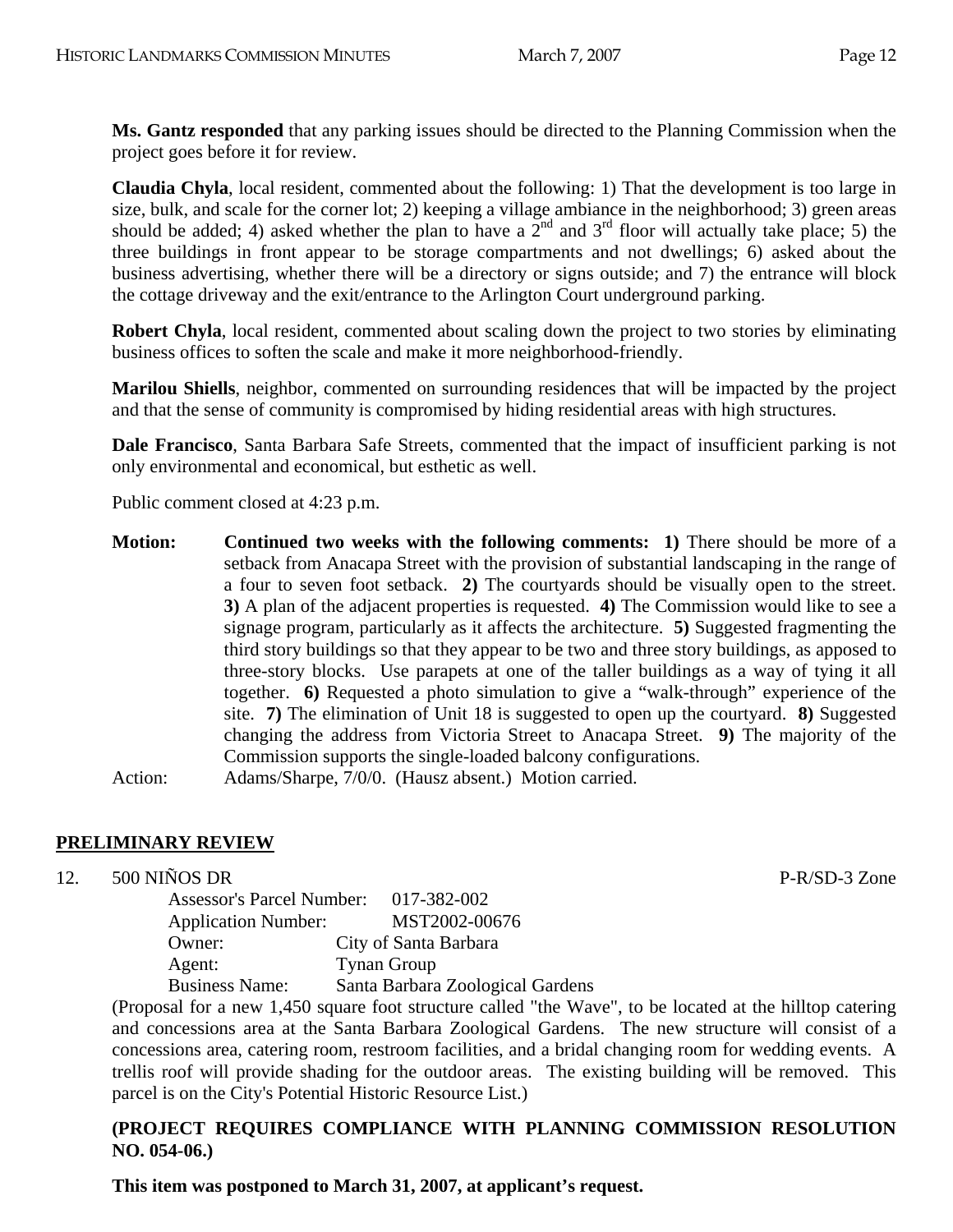# **CONCEPT REVIEW – NEW: PUBLIC HEARING**

| 1710 MIRA VISTA AVE     | E-1 Zone                                                                                                                          |
|-------------------------|-----------------------------------------------------------------------------------------------------------------------------------|
|                         |                                                                                                                                   |
|                         |                                                                                                                                   |
|                         |                                                                                                                                   |
| Applicant: Vadim Hsu    |                                                                                                                                   |
| Architect:<br>Vadim Hsu |                                                                                                                                   |
| Contractor:             |                                                                                                                                   |
|                         | Assessor's Parcel Number: 019-090-015<br>Application Number: MST2007-00014<br><b>Owner:</b> Christine Mclaughlin<br>Douglas Dafoe |

(This structure is on the City's List of Potential Historic Resources. Proposal for a new swimming pool and a 313 square foot cabana structure on a 16,094 square foot parcel currently developed with an existing single-family residence. Zoning modifications are requested to allow the cabana to encroach into the interior yard setback, to be located in the remaining front yard, and for the swimming pool fence to be greater than 42" in height within ten feet of a driveway for a distance of 20 feet back.)

# **(COMMENTS ONLY; PROJECT REQUIRES ENVIRONMENTAL ASSESSMENT AND ZONING MODIFICATIONS.)**

Present: Vadim Hsu, Architect

Mr. Hsu explained that the project's front entrance faces Mission Ridge Road.

**Motion: Continued two weeks for the applicant to provide the foot prints of adjacent structures and more information regarding the project's address.**  Action: Naylor/Boucher, 7/0/0. (Hausz absent.) Motion carried.

# **\*\* THE COMMISSION RECESSED FROM 5:01 P.M. TO 5:03 P.M. \*\***

# **CONCEPT REVIEW – NEW: PUBLIC HEARING**

#### 14. 904 CAMINO VIEJO RD A-2 Zone

(5:03) Assessor's Parcel Number: 015-060-048 Application Number: MST2007-00077 Owner: Christine Garvey and George Gelles Architect: Peter Becker

> (This structure was deemed eligible for City Landmark status. Proposal to demolish an existing 529 square foot detached two-car garage and to construct a new 598 square foot two-car garage. Approximately 300 square feet of the existing driveway and landscaped area will be reconfigured for the new garage approach, 300 square feet of the existing garage area will be converted to motorcourt, and 229 square feet of the existing garage area will be landscaped. Also proposed is to demolish 500 square feet of an existing lath house, abate enforcement case ENF2006-00832, and receive final inspection and signoff for expired building permit BLD2003-02234.)

#### **(PROJECT REQUIRES ENVIRONMENTAL ASSESSMENT AND HISTORIC RESOURCE FINDINGS.)**

Present: Peter Becker, Architect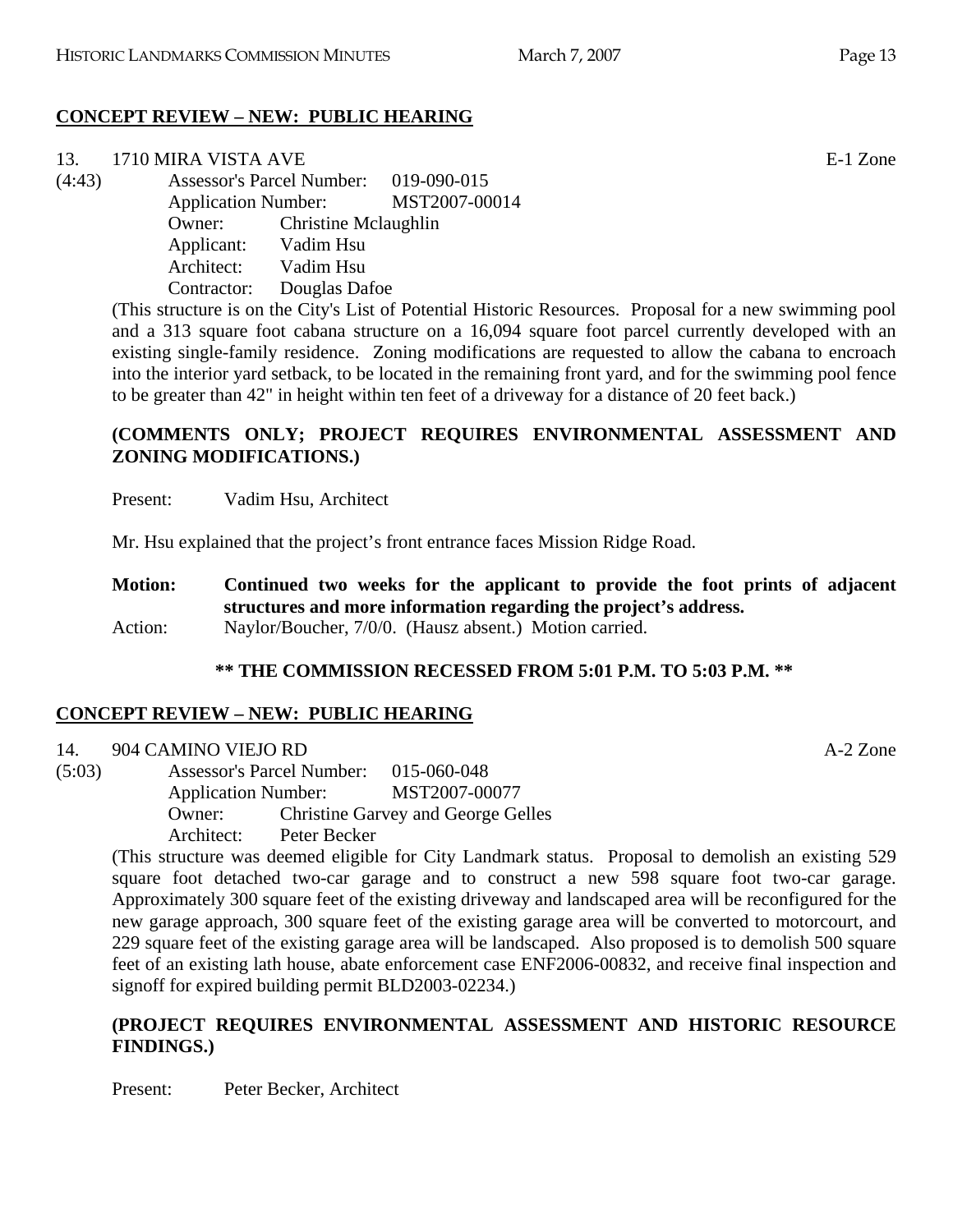Public comment opened at 5:08 p.m.

Kellam De Forest, local resident, asked if the building's historical actuality would be compromised by changing the footprint and placing the garage next to the house.

Public comment closed at 5:09 p.m.

Straw votes: How many of the Commissioners would prefer that the garage be detached? 4/2.

How many of the Commissioners would prefer that the garage be attached? 2/4.

- **Motion:** Continued two weeks with the following comments: 1) Applicant is to study other possibilities considering the Commission's suggestion to provide a detached garage. **2)** Provide more information about the site along with more photographs.
- Action: La Voie/Adams, 6/0/0. (Hausz/Murray absent.) Motion carried.

# **REVIEW AFTER FINAL**

- 15. 715 SANTA BARBARA ST C-2 Zone
- (5:23) Assessor's Parcel Number: 031-081-007 Application Number: MST2006-00279 Owner: Santa Barbara Historical Society Architect: John Pitman Contractor: Frank Schipper

(Proposal for a new parking lot, electrical enclosure, and landscaping to be installed after completion of separately permitted site remediation on two of three sites for the Santa Barbara Historical Museum (APNs 031-081-005 & 031-081-007) located at 715 Santa Barbara Street and 118 East de la Guerra Street. The third site at 136 East de la Guerra is within the County's jurisdiction.)

**(Review after final of exterior changes including: the addition of wrought iron gates and an adobe wall; add/replace walkway; replace decomposed granite paving with flagstone paving; replace lawn with decomposed granite; and add a new pergola.)** 

Present: Martha Degasis, Landscape Architect David Bisol, Executive Director Amalia Coffey, URS Corporation, Southern California Edison

Public comment opened at 5:32 p.m.

Kellam De Forest, local resident, suggested using the new decomposed granite surface bonded with cactus fuse that is being used at the new addition to El Presidio.

Public comment closed at 5:33 p.m.

Straw votes: How many of the Commissioners could support the flagstone as designed in the courtyard? 4/2.

> How many of the Commissioners would like to see more landscaping in keeping with the flagstone? 6/0.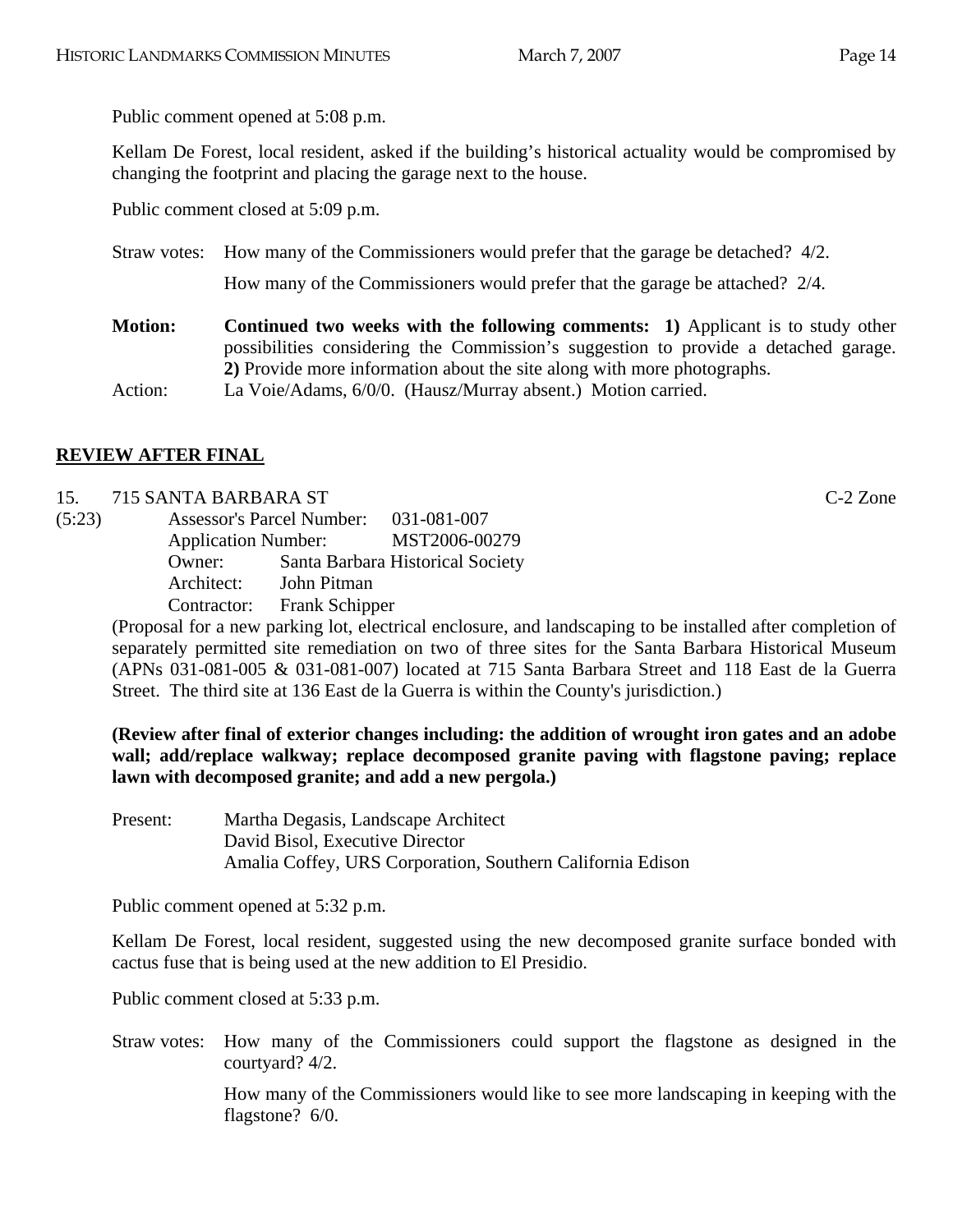**Motion: Final approval of the Review After Final, accepting the flagstone paving in the courtyard, and continued two weeks to Consent for the applicant to return with revised drawings.** 

Action: Pujo/Sharpe, 5/1/0. (Naylor opposed. Hausz/Murray absent.) Motion carried.

#### **CONCEPT REVIEW – CONTINUED**

16. 1900 LASUEN RD R-2/4.0/R-H Zone

| <b>Assessor's Parcel Number:</b> | 019-170-022                  |
|----------------------------------|------------------------------|
| <b>Application Number:</b>       | MST2005-00490                |
| Owner:                           | <b>Orient Express Hotels</b> |
| Applicant:                       | El Encanto, Inc.             |
| Architect:                       | Henry Lenny                  |
| <b>Business Name:</b>            | El Encanto Hotel             |

(This is a Structure of Merit. Proposal to review the Master Plan for the El Encanto Hotel. The planned revisions to the site include relocating cottages, adding new cottages, new landscaping, parking additions and improvements and expansion of the main hotel structure. This portion of the work is Phase II and includes the main building, relocation of the swimming pool, the west parking lot, the historic arbor, and units 2, 3, 4, 17, 18, 19, 25, 26, 27, 28 and 29. Review of additional phases will follow. Phase I of the project (MST99-00305) is complete.)

**(Concept Review of the master site landscape plan.)** 

# **(PROJECT REQUIRES HISTORIC RESOURCE FINDINGS AND COMPLIANCE WITH PLANNING COMMISSION RESOLUTION NO. 057-04.)**

**This item was postponed two weeks to March 21, 2007.** 

#### **CONCEPT REVIEW – CONTINUED**

17. 1900 LASUEN RD R-2/4 0/R-H Zone

| <b>Assessor's Parcel Number:</b> | 019-170-022                  |
|----------------------------------|------------------------------|
| <b>Application Number:</b>       | MST2005-00490                |
| Owner:                           | <b>Orient Express Hotels</b> |
| Applicant:                       | El Encanto, Inc.             |
| Architect:                       | Henry Lenny                  |
| <b>Business Name:</b>            | El Encanto Hotel             |

(This is a Structure of Merit. Proposal to review the Master Plan for the El Encanto Hotel. The planned revisions to the site include relocating cottages, adding new cottages, new landscaping, parking additions and improvements and expansion of the main hotel structure. This portion of the work is Phase II and includes the main building, relocation of the swimming pool, the west parking lot, the historic arbor, and units 2, 3, 4, 17, 18, 19, 25, 26, 27, 28 and 29. Review of additional phases will follow. Phase I of the project (MST99-00305) is complete.)

**(Continued Concept Review of alternate swimming pool/fitness center design of Group E.)** 

#### **(COMMENTS ONLY; PROJECT REQUIRES ENVIRONMENTAL ASSESSMENT, PLANNING COMMISSION APPROVAL, AND HISTORIC RESOURCE FINDINGS.)**

**This item was postponed two weeks to March 21, 2007.**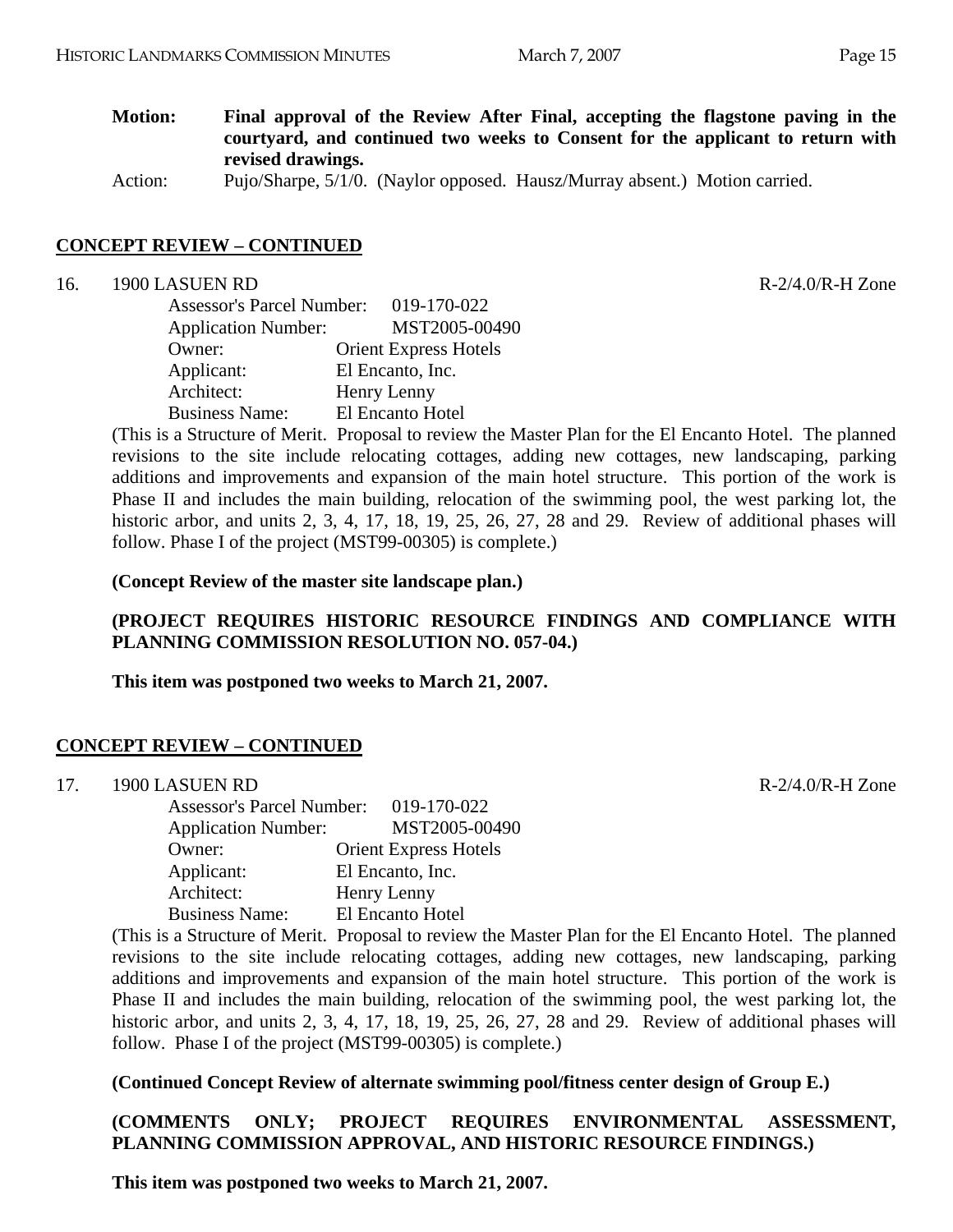# **CONSENT CALENDAR**

# **FINAL REVIEW**

A. 3030 DE LA VINA ST C-2/SD-2 Zone Assessor's Parcel Number: 051-121-014 Application Number: MST2007-00030 Owner: Housing Authority of the City of Santa Barbara Applicant: Thomas Moore

(This is on the City's List of Potential Historic Resources. Proposal to raise the rear patio by approximately two feet and construct a deck, replace wood fencing, replace windows in kind, remove as-built lights and install new light fixtures, remove an exterior water heater closet, paint building exterior, and install a memorial plaque on the front elevation of the building.)

# **(Final approval of tile plaque and exterior color selection is requested.)**

# **Postponed to March 31, 2007, at applicant's request.**

# **FINAL REVIEW**

#### B. 2 ROSEMARY LN E-1 Zone

|        | <b>Assessor's Parcel Number:</b>    | 015-093-018          |  |
|--------|-------------------------------------|----------------------|--|
|        | <b>Application Number:</b>          | MST2006-00546        |  |
|        | Owner:                              | <b>Wesley Gibson</b> |  |
|        | Landscape Architect: Bethany Clough |                      |  |
| $\sim$ | .                                   |                      |  |

(This residence designed by Harriet Moody was determined to be landmark-worthy in an Historic Structures/Sites Report prepared by Post-Hazeltine Associates and accepted by the Historic Landmarks Commission on March 8, 2006. Proposal for a new swimming pool, spa, hardscaping, landscaping, and fencing on an 8,726 square foot parcel.)

# **(Final approval of the project is requested.)**

**Final approval as noted on the drawings. Applicant to submit to Staff a manufacturer's cut sheet for the paver.** 

# **FINAL REVIEW**

# C. 1900 LASUEN RD R-2/4.0/R-H Zone

| <b>Assessor's Parcel Number:</b> | 019-170-022                  |
|----------------------------------|------------------------------|
| <b>Application Number:</b>       | MST2005-00490                |
| Owner:                           | <b>Orient Express Hotels</b> |
| Applicant:                       | El Encanto, Inc.             |
| Architect:                       | Henry Lenny                  |
| <b>Business Name:</b>            | El Encanto Hotel             |
|                                  |                              |

(This is a Structure of Merit. Proposal to review the Master Plan for the El Encanto Hotel. The planned revisions to the site include relocating cottages, adding new cottages, new landscaping, parking additions and improvements, and expansion of the main hotel structure. This portion of the work is Phase II and includes the main building, relocation of the swimming pool, the west parking lot, the historic arbor, and units 2, 3, 4, 17, 18, 19, 25, 26, 27, 28 and 29. Review of additional phases will follow. Phase I of the project (MST99-00305) is complete.)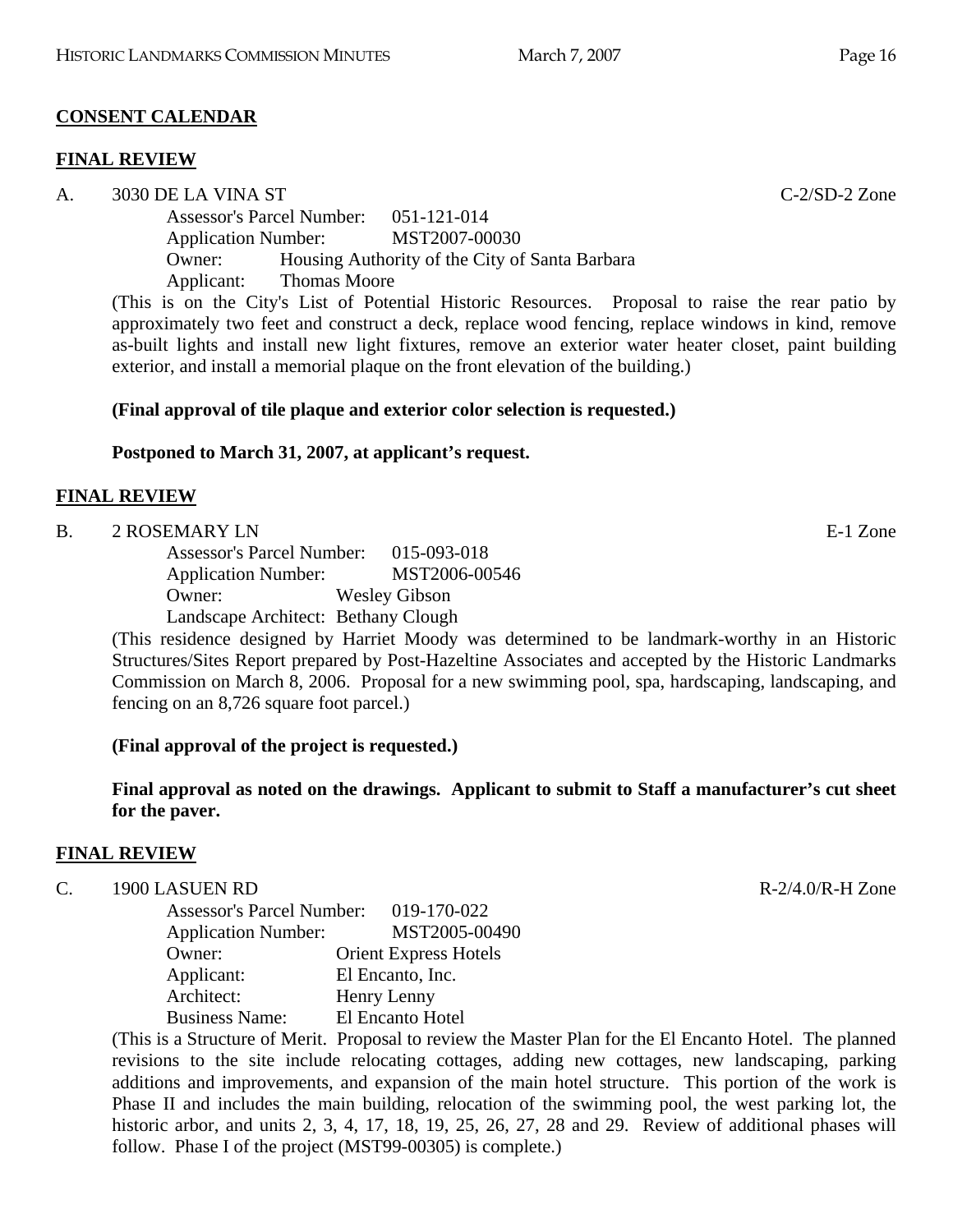**(PROJECT REQUIRES COMPLIANCE WITH PLANNING COMMISSION RESOLUTION NO. 057-04.)** 

**Conditioned approval with changes as noted on drawings and the condition that a redesign of Detail 12 on Sheet A.01.12.12, be submitted to the Consent Calendar for approval in two weeks.** 

# **REVIEW AFTER FINAL**

D. 2559 PUESTA DEL SOL E-1 Zone Assessor's Parcel Number: 023-271-003 Application Number: MST2006-00559 Owner: Santa Barbara Museum of Natural History Architect: Dwight Gregory, AIA (This is a Structure of Merit: Museum of Natural History. Proposal to add a rooftop HVAC unit on the Bird Habitat Hall.)

# **(Review after final of change to location of rooftop mechanical equipment and screen.)**

# **Final approval of review after final as noted on drawings.**

# **REVIEW AFTER FINAL**

E. 209 STATE ST HRC-2/SD-3 Zone

Assessor's Parcel Number: 033-042-012 Application Number: MST2005-00266 Owner: Redevelopment Agency/Santa Barbara Agent: Marck Aguilar Business Name: Amtrak Passenger Station

(This is a Historic Landmark. Proposal to place a rail car on existing rail spur at the west end of the existing rail station.)

# **(Reinstatement of expired HLC final approval granted September 28, 2005.)**

# **Final approval of the review after final as submitted.**

# **REVIEW AFTER FINAL**

F. 721 CHAPALA ST C-2 Zone

Assessor's Parcel Number: 037-082-006 Application Number: MST2002-00405 Owner: Chadwick Pacific, LP Applicant: Bermant Development Company Architect: Peikert Group Architects

(Proposal to demolish an existing 9,788 square foot commercial building and six residential units totaling 2,700 square feet, and to construct 9,788 square feet of commercial space, 29 residential units (including 12 bonus density units) totaling 43,357 square feet, and a 25,533 square foot on-grade parking structure.)